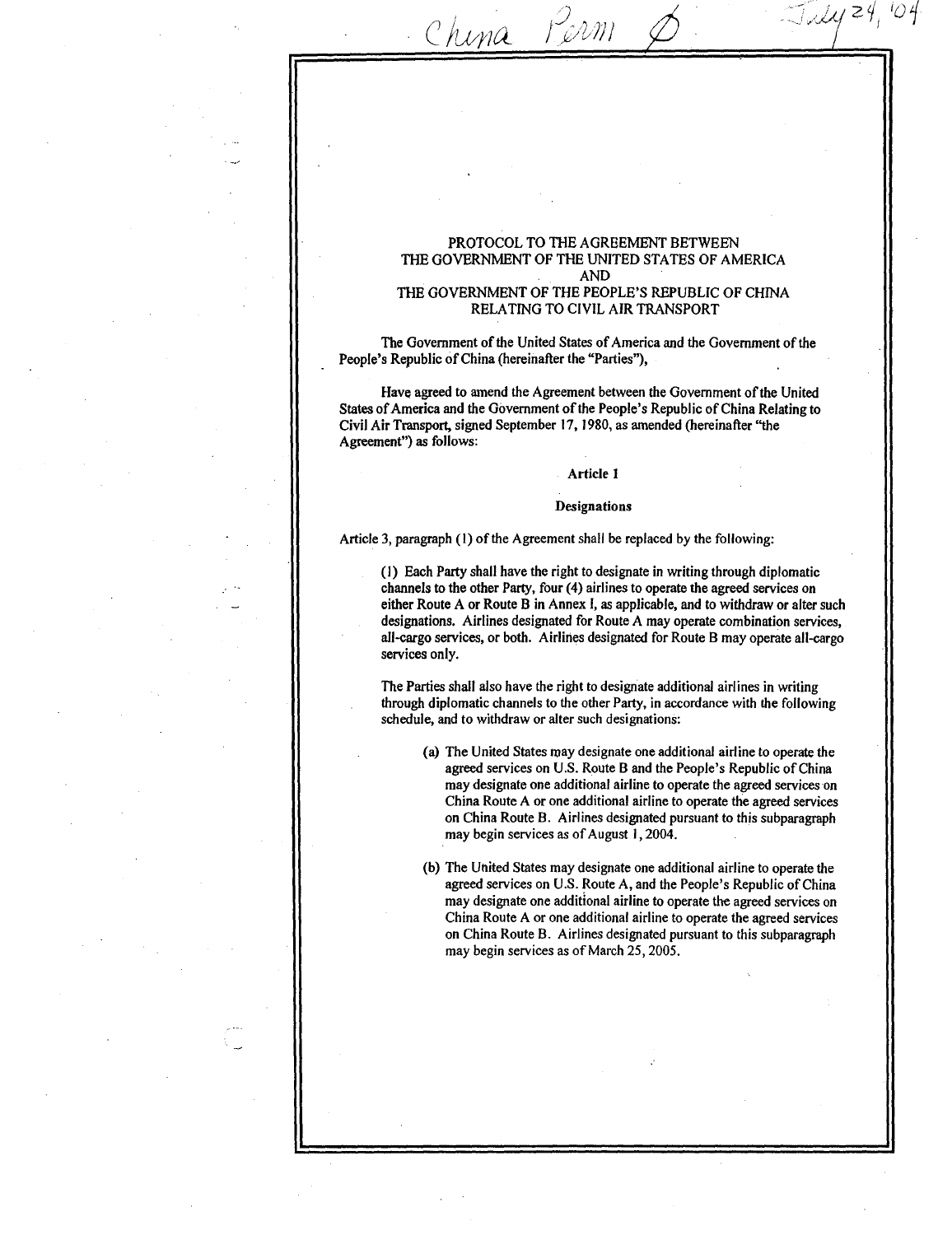(c) The United States may designate one additional airline to operate the agreed services on U.S. Route A or one additional airline to operate the agreed services on U.S . Route B, and the People's Republic of China may designate one additional airline to operate the agreed services on China Route A or one additional airline to operate the agreed services on China Route B. Airlines designated pursuant to this subparagraph may begin services as of March 25, 2006 .

- (d) The United States may designate one additional airline to operate the agreed services on U.S. Route A or one additional airline to operate the agreed services on U.S . Route B, and the People's Republic of China may designate one additional airline to operate the agreed services on China Route A or one additional airline to operate the agreed services on China Route B. Airlines designated pursuant to this subparagraph may begin services as of March 25, 2008.
- (e) The United States may designate one additional airline to operate the agreed services on U.S. Route A or one additional airline to operate the agreed services on U .S . Route B, and the People's Republic of China may designate one additional airline to operate the agreed services on China Route A or one additional airline to operate the agreed services on China Route B. Airlines designated pursuant to this subparagraph may begin services as of March 25, 2010.

Article 2

# Frequencies

Paragraphs (3) and (4) of Annex V shall be renumbered as paragraphs (7) and (8), and paragraphs (1) and (2) of Annex V shall be replaced by the following:

(1) Notwithstanding any other provisions of this Agreement, designated airlines of each Party shall be entitled to operate 54 weekly frequencies on the specified routes. For the People's Republic of China, the 54 frequencies may be freely allocated and converted between combination and all-cargo services and between Route II.A and Route II.B of Annex I. For the United States, 34 frequencies shall be available only for combination services and 20 frequencies shall be available only for all-cargo services, except that a total of 18 of the 54 frequencies may be freely converted between combination and all-cargo services and between Route I.A and Route I.B of Annex I. The remaining 36 frequencies for the United States may not be converted between types of service or routes. With respect to the 18 frequencies that may be converted between types of service or routes, the Government of the United States will notify the Government of the People's Republic of China of any conversion of frequencies with not less than 30 days' written notice.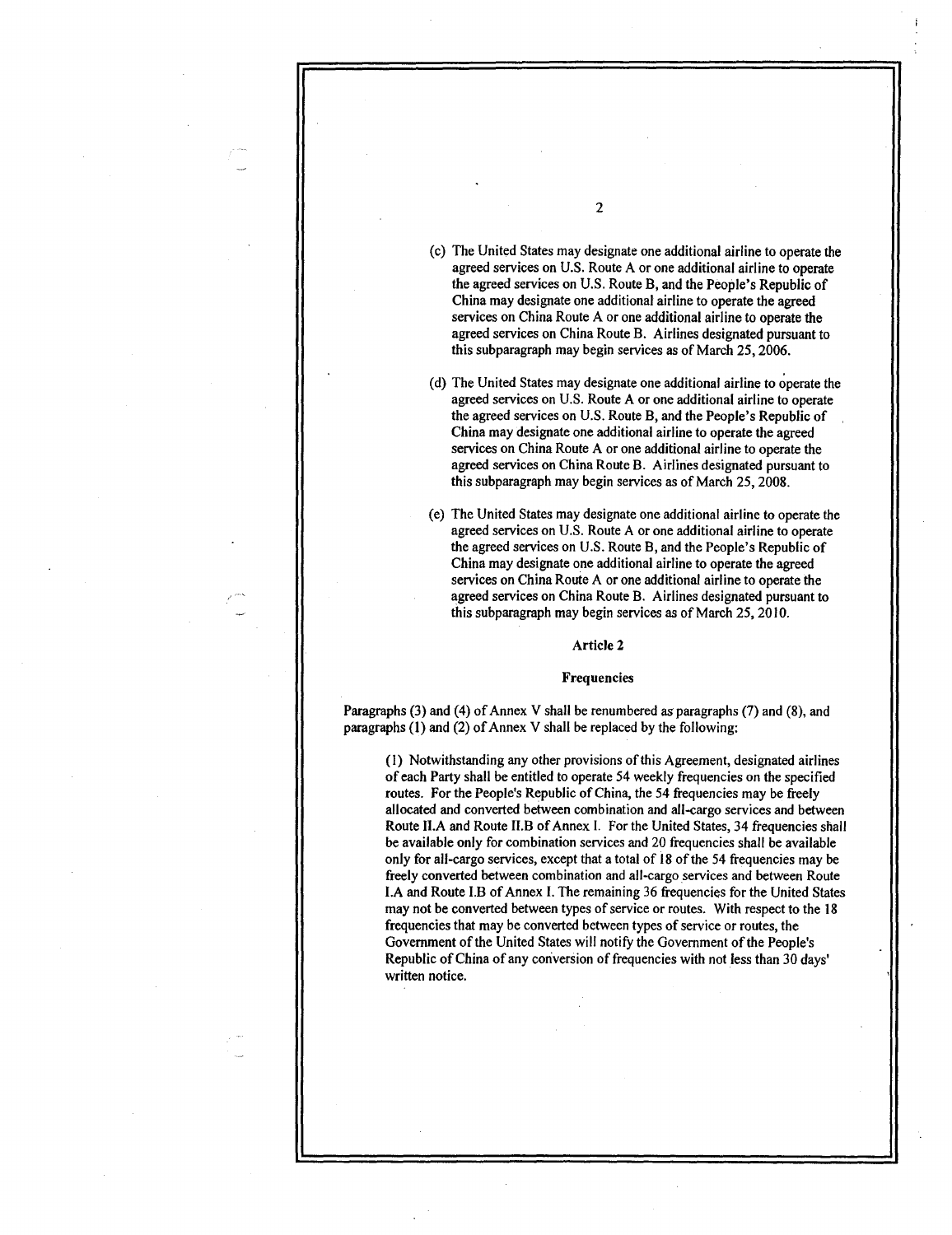(2) In addition to the frequencies available under paragraph (1) above, the designated airlines of each Party shall be entitled to operate weekly frequencies for combination services on Routes LA or ILA of Annex I on flights to and from Beijing, Shanghai and Guangzhou (hereinafter "China Zone 1") or to and from Anhui, Fujian, Guangdong (except Guangzhou), Hebei, Henan, Hubei, Hunan, Jiangsu, Jiangxi, Shandong, Shanxi, Tianjin, and Zhejiang (hereinafter "China Zone 2") according to the following schedule :

3

(a) Effective August 1, 2004: an additional 14 weekly frequencies

(b) Effective March 25, 2005: an additional 7 weekly frequencies

(c) Effective March 25, 2006: an additional 7 weekly frequencies

(d) Effective March 25, 2007: an additional 7 weekly frequencies

(e) Effective March 25, 2008: an additional 7 weekly frequencies

(f) Effective March 25, 2009: an additional 7 weekly frequencies

(g) Effective March 25, 2010: an additional 7 weekly frequencies

Airlines designated by the People's Republic of China may freely convert these frequencies between combination and all-cargo services, and between Route ILA and Route II.B of Annex I. U.S. airlines designated on Route I.A may use these frequencies for combination services only.

(3) In addition to the frequencies available under paragraphs (1) and (2) above, the designated airlines of each Party shall be entitled to operate additional weekly frequencies for all-cargo services on any of the routes provided in Annex I on flights to and from points in China Zone I or China Zone 2 according to the following schedule:

(a) Effective August 1, 2004: an additional 21 weekly frequencies

(b) Effective March 25, 2005 : an additional 18 weekly frequencies

(c) Effective March 25, 2006: an additional 12 weekly frequencies

(a) Effective March 25, 2007: an additional 15 weekly frequencies

(e) Effective March 25, 2008: an additional 15 weekly frequencies

(f) Effective March 25, 2009 : an additional 15 weekly frequencies

(g) Effective March 25, 2010 : an additional 15 weekly frequencies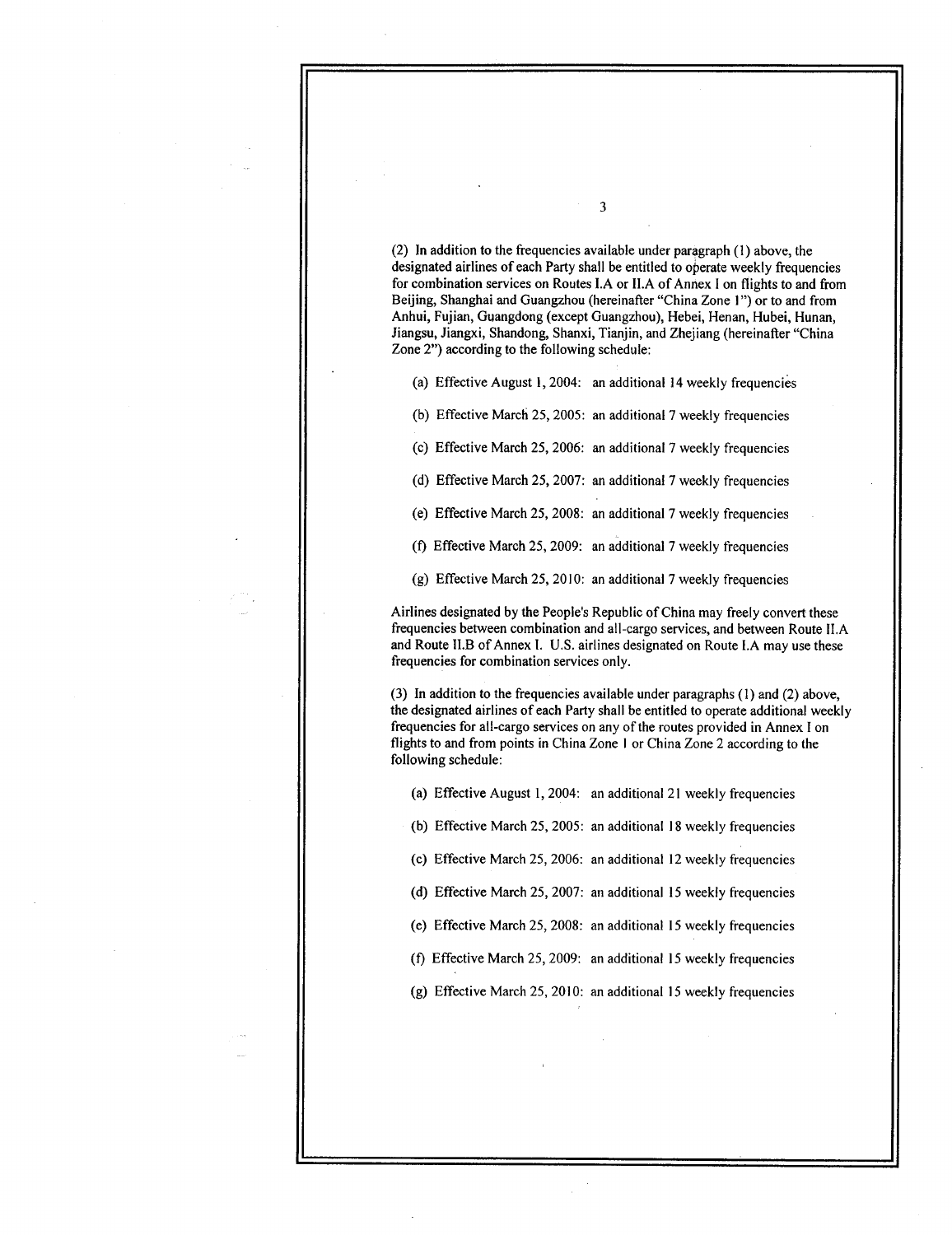U.S. airlines designated for Route I.A may not use these frequencies for combination or passenger services . Airlines designated by the People's Republic of China may freely convert these frequencies between combination and all-cargo services, and between Route II.A and Route II.B of Annex I.

4

(4) In addition to the frequencies made available in paragraphs (1) through (3) above, the designated airlines of each Party shall be entitled to operate additional weekly frequencies for combination services on Routes LA or ILA of Annex I or for all-cargo services on any of the routes provided in Annex I on flights to and from points in China Zone 2 according to the following schedule :

(a) Effective March 25, 2007: an additional 7 weekly frequencies

(b) Effective March 25, 2008: an additional 7 weekly frequencies

(c) Effective March 25, 2009: an additional 7 weekly frequencies

(d) Effective March 25, 2010: an additional 7 weekly frequencies

(5) Subject to paragraph 6 of this Annex V, the designated airlines of each Party may not serve more than a total of 39 weekly frequencies in combination services with fifth-freedom traffic rights between Japan and points in China.

## Article 3

### Special Aviation Area

Annex V of the Agreement shall be further amended by adding a new paragraph (6) as follows:

(6) All U.S. and Chinese airlines may be designated to operate services between the United States and points in China Zone 3 notwithstanding the limitation on the number of designations provided in Article 3 of this Agreement. Such services may be operated without frequency limitations. China Zone 3 consists of the points in the following areas: Chongqing, Gansu, Guangxi, Guizhou, Hainan Island, Heilongjiang, Inner Mongolia, Jilin, Liaoning, Ningxia, Qinghai, Shaanxi, Sichuan, Tibet, Xinjiang, and Yunnan. Notwithstanding any other provisions of the Agreement, each Party may choose 5 points in China Zone 3 that its airlines may serve without limitations on the number of designations and without frequency limitations on: 1) services carrying fifth-freedom traffic between such points and intermediate or beyond points in third countries on the specified routes, and 2) combination services carrying fifth-freedom traffic between such points and Japan. Each Party shall notify the other Party of the five points it has selected, with not less than 30 days' written notice. The points selected may, at the discretion of each Party, be changed with not less than 30 days' written notice to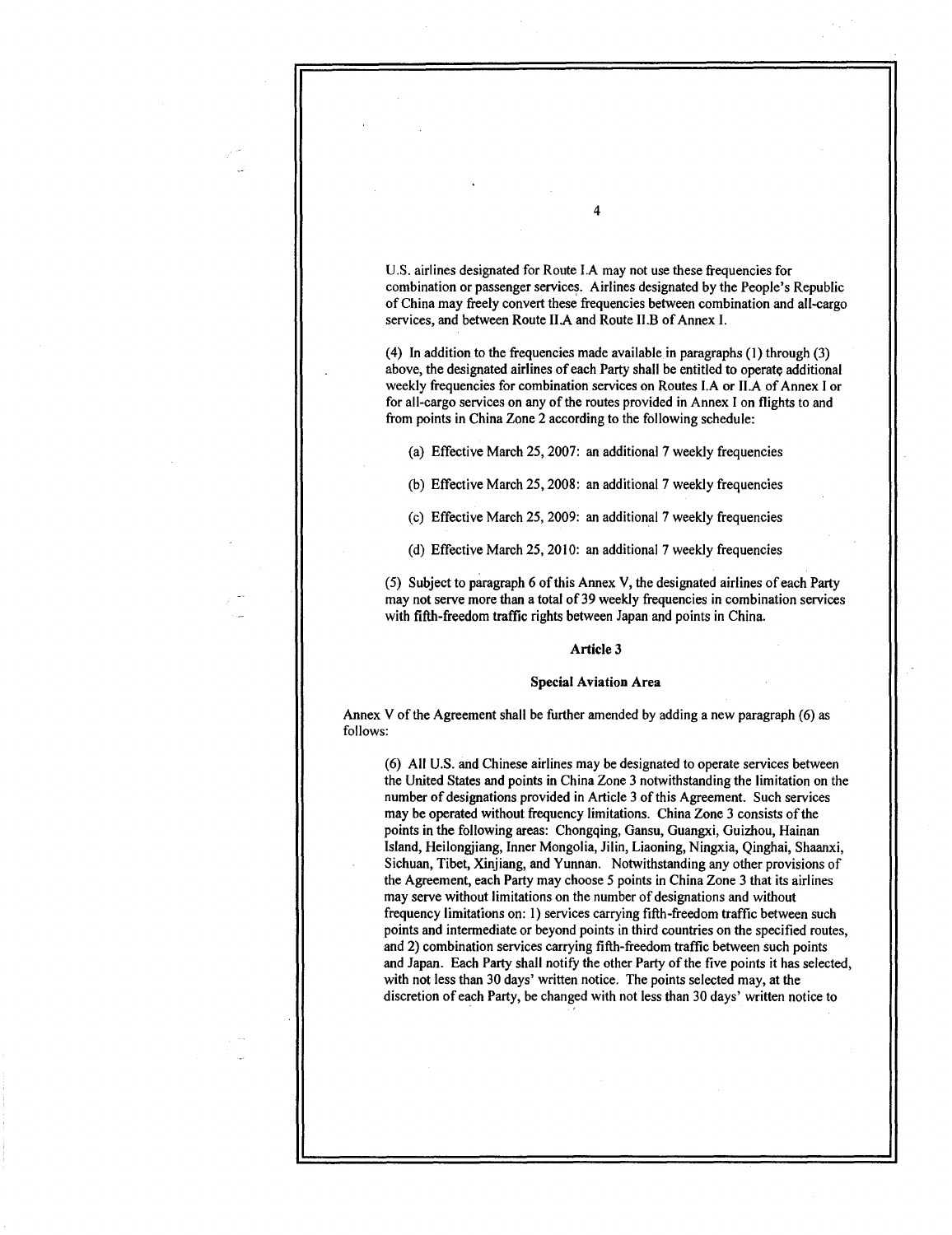the other Party. However, service to a point in China Zone 3 via a point in China Zone I or Zone 2 shall be subject to the designation, frequency and Japan fifthfreedom traffic rights limitations set forth in Annex V of this Agreement.

# Article 4

# Route Rights for Combination and All-Cargo Carriers

1. The route description for the People's Republic of China in Annex I, Section II.A of the Agreement shall be replaced by the following:

From any point or points in the People's Republic of China, via Tokyo or another point in Japan, to any point or points in the United States open to scheduled international services .

2 . Note 4 to Annex I of the Agreement shall be amended by adding the following language at the end of that Note:

Effective March 25, 2005 through March 25, 2010, the People's Republic of China may annually as of March 25 add one additional intermediate or beyond point, of its choosing, with full traffic rights, to its Route A . The Government of the People's Republic of China shall notify the Government of the United States of the points it has selected, with not less than 30 days' notice . The points selected may, at the discretion of the Government of the People's Republic of China, be changed with not less than 30 days' written notice to the Government of the United States .

3 . The route description for the United States in Annex I, Section LA of the Agreement shall be replaced with the following:

From any point or points in the United States, via Tokyo or another point in Japan, to any point or points in the People's Republic of China open to scheduled international services .

4 . Annex I of the Agreement shall be amended by adding a new Note 7 to read :

Effective March 25, 2009, the United States may add one intermediate point of its choosing, with full traffic rights, to its Route A. The Government of the United States shall notify the Government of the People's Republic of China of the point it has selected, with not less than 30 days' notice. The point selected may, at the discretion of the Government of the United States, be changed with not less than 30 days' written notice to the Government of the People's Republic of China .

5 . Annex I of the Agreement shall be amended by adding a new Note 8 with respect to both Route LA for the United States and Route ILA for the People's Republic of China to read: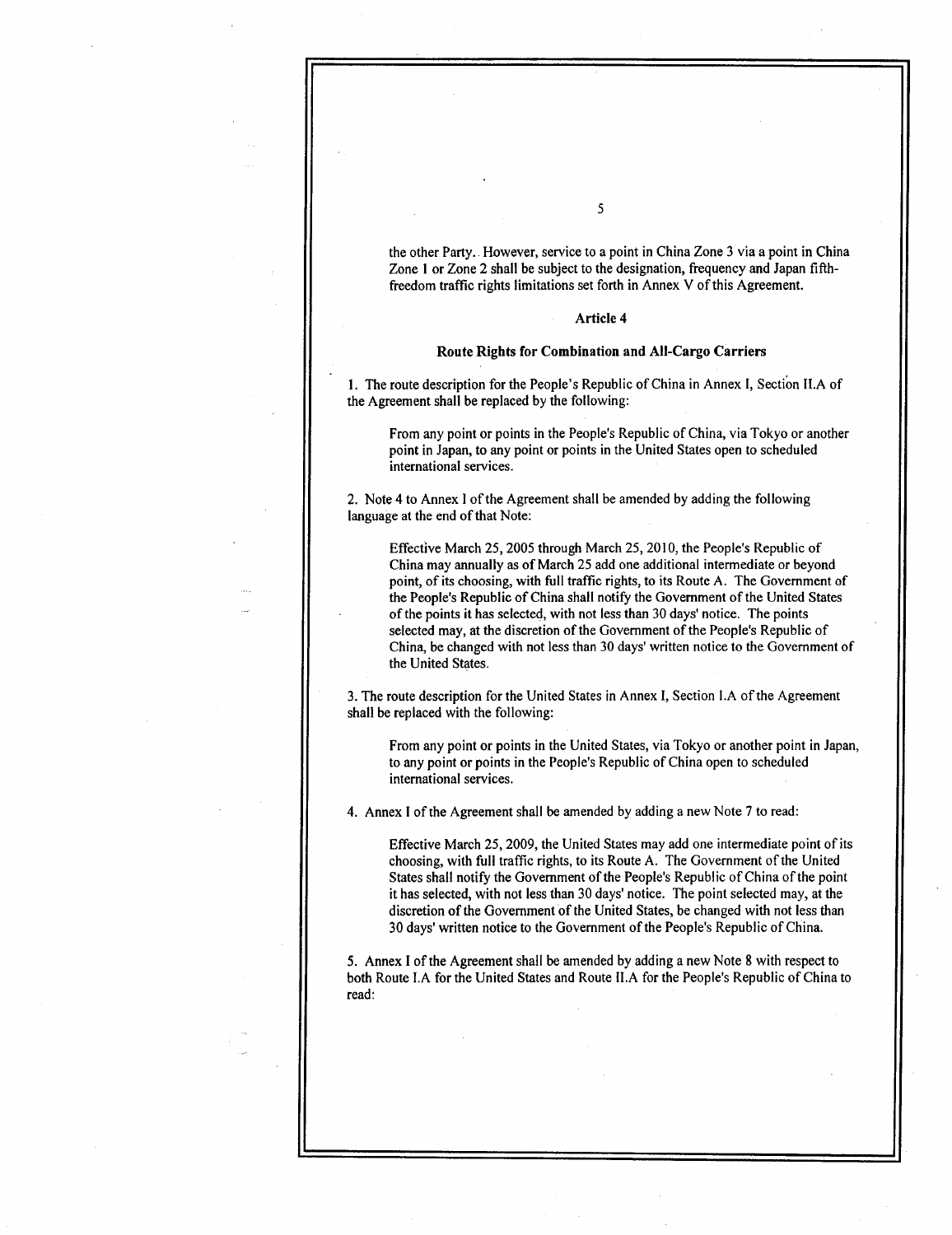When operating all-cargo services, airlines designated on Routes LA and ILA shall be entitled to exercise the same routing flexibility as is permitted on Routes I.B and II.B.

6. Section I of Annex III of the Agreement shall be deleted and Sections 11 through VI of Annex III of the Agreement shall be renumbered as Sections I through V. New Section I of Annex III shall be amended to read:

6

I. Airports for Scheduled and Charter Air Transportation

Aircraft of the airlines of each Party engaged in the operation of scheduled air services, or in the operation of charter air transportation approved by the aeronautical authorities of the other Party, may utilize airports appropriately identified in the Aeronautical Information Publication of that other Party as available for international flights, and such other airports as may be approved by such aeronautical authorities.

# Article 5

# Code Sharing

1 . Subparagraphs I and 2 of paragraph 5 of Article I I of the Agreement shall be replaced by the following:

(1) In operating or holding out the authorized services, a designated airline of one Party shall have the right to enter into cooperative marketing arrangements, including wet-leasing, blocked-space and code-sharing arrangements with a designated or non-designated airline or airlines of either Party, and an airline or airlines of a third country, subject to the following:

(a) A Chinese airline or airlines may code share with any U .S . airline or airlines without limitation. Subject to the mutual agreement of the participating Chinese and U.S . airlines, such code share arrangements may also involve airlines of third countries. U.S. and Chinese airlines may hold out code-share services pursuant to this subparagraph on routes that include points in the territories of the Parties and also may include any behind, intermediate and beyond points in third countries;

(b) Airlines of each Party may code share with airlines of the same Party, on the specified routes, without an airline of the other Party, according to the following:

- (i) Each Party shall be permitted one such code share arrangement as of January 1, 2006; and
- (ii) Each Party shall be permitted one additional such code share arrangement as of January 1, 2008; and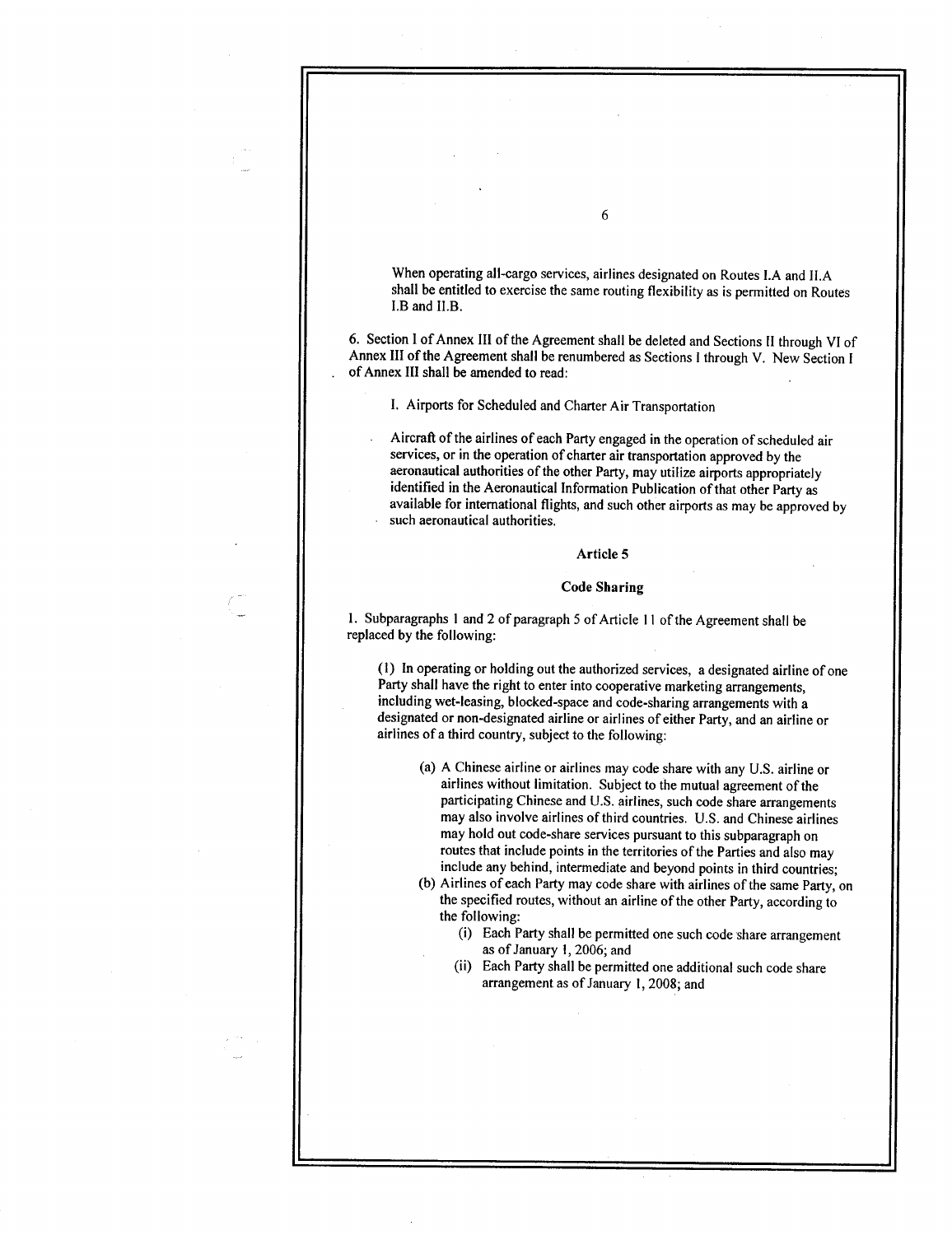(iii) One of the two arrangements under this subparagraph (b) may include two airlines and the other may include up to three airlines.

(c) If a code share arrangement permitted under subparagraph (b) above is expanded to include an airline of the other Party, such code share arrangement shall be governed by subparagraph (a) above and therefore shall no longer count against the limit of two such arrangements permitted in subparagraph (b).

7

(d) In order to act as the operating airline in a code share arrangement under this subparagraph (1), a U.S. or Chinese airline must be designated under this Agreement.

(2) All airlines operating or holding out the above-described services must (A) hold the appropriate authority and (B) meet the requirements normally applied to such arrangements. However, notwithstanding the requirement that all airlines in code share arrangements hold underlying route rights, U .S . and Chinese airlines may offer code share services authorized in subparagraph I above without holding such rights. Approvals will not be granted for arrangements involving the carriage of cabotage traffic, pooling, or revenue-sharing arrangements .

2. Subparagraph 3 of paragraph 5 of Article 11 of the Agreement shall be deleted.

## Article 6

### Charter Air Transportation

<sup>1</sup> . Annex II of the Agreement shall be amended by replacing paragraph (1) with the following:

(1) (a) Each Party shall approve applications by the airlines of the other Party for 75 one-way charter flights annually, from August 1 of each year, between points in China Zone 1 and U.S. points on city pairs served by Chinese carriers' scheduled services of the same type (combination or all-cargo) as the proposed charter flight.

(b) Each Party shall approve applications by the airlines of the other Party for 75 one-way charter flights annually, from August 1 of each year, between points in China Zone 2 and U .S . points on city pairs served by Chinese carriers' scheduled services of the same type (combination or all-cargo) as the proposed charter flight.

(c) Each Party shall approve applications by the airlines of the other Party for charter flights between points in China Zone 3 and any U.S. points.

(d) Each Party shall approve applications by the airlines of the other Party for charter flights between China Zone I or China Zone 2 and any U .S . points on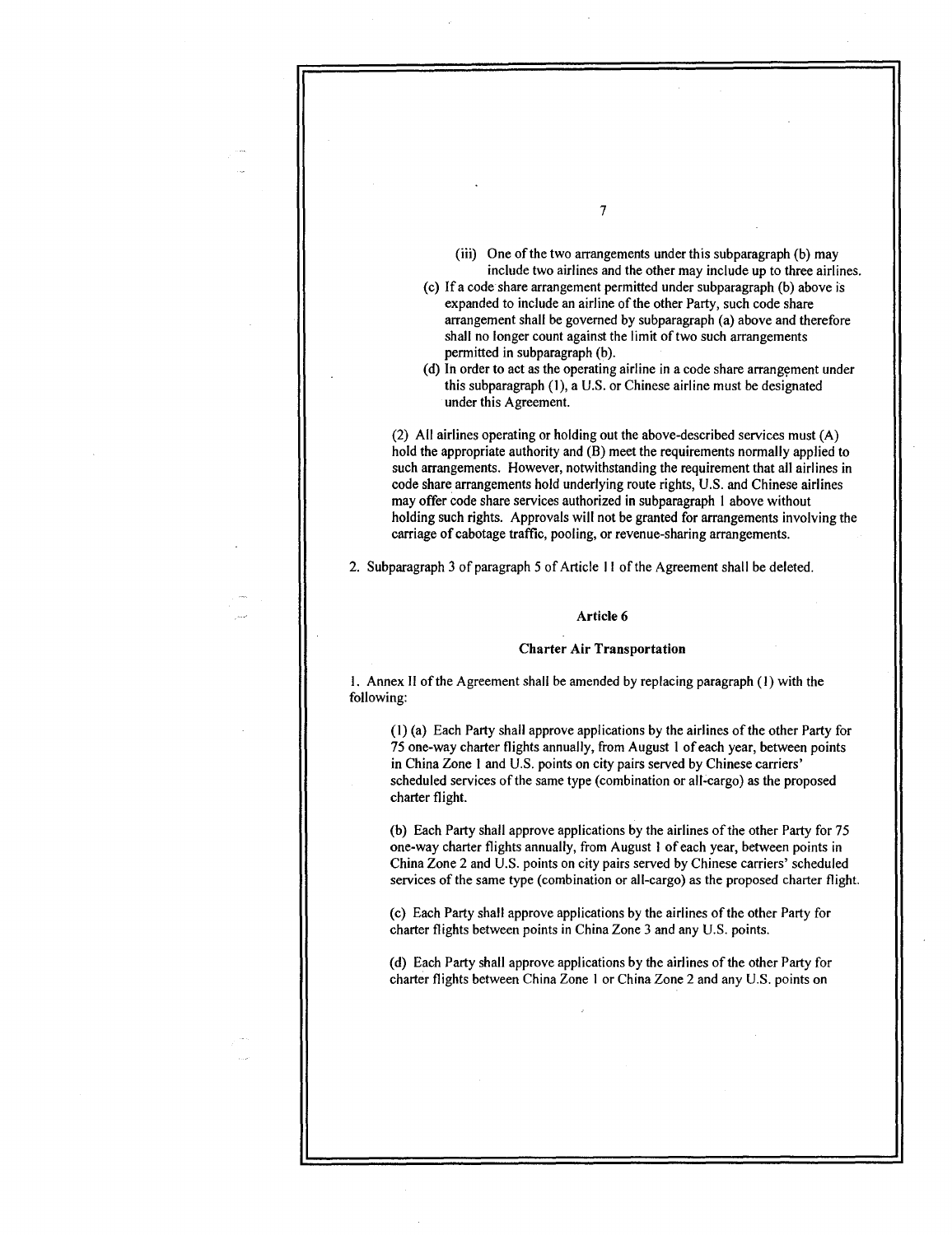U.S .-China city pairs not served by Chinese carriers' scheduled service of the same type (combination or all-cargo) as the proposed charter flight.

(e) Each Party shall consider, on the basis of comity and reciprocity, applications by the airlines of the other Party to carry traffic not covered by this Annex, including charters involving carriage of fifth-freedom traffic between points in third countries and points in its territory, and charters on U.S.-China city pairs served by Chinese carriers' scheduled services that exceed the limits specified in subparagraphs (a) and (b) of this paragraph .

(f) Charter flights operated by each airline under this Annex shall comply with such laws, regulations and rules of the Party in whose territory the flight originates, whether on a one-way or round-trip basis, as that Party now or hereafter specifies shall be applicable to such transportation.

(g) Each Party may provide to the other by diplomatic note a list of airlines qualified under the laws of the first Party to provide charter air transportation .

2. Annex II of the Agreement shall be further amended by replacing paragraph (2) with the following:

(2) The application for charter flight(s) shall be filed with the aeronautical authorities of the other Party at least fifteen (15) days before the anticipated flight(s). The flight(s) can be operated only after permission has been obtained. Permission shall be granted expeditiously and without undue delay in the spirit of equality of opportunity for the airlines of both Parties to operate international charter air transportation, mutual benefit and friendly cooperation .

### Article 7

#### Change of Gauge

Effective March 25, 2005, Note 3 to Annex I of the Agreement shall be replaced by the following:

(1) Subject to the provisions of Annex V, the designated airline(s) of each Party operating combination service may make a change of gauge in the territory of the other Party or at an intermediate point or points on the specified route(s) provided that:

(a) Operation beyond the point of change of gauge shall be performed by an aircraft having capacity less, for outbound services, or more, for inbound services, than that of the incoming aircraft.

(b) Aircraft for such operation shall be scheduled in coincidence with the outbound or inbound aircraft, as the case may be, and may have the same flight number; and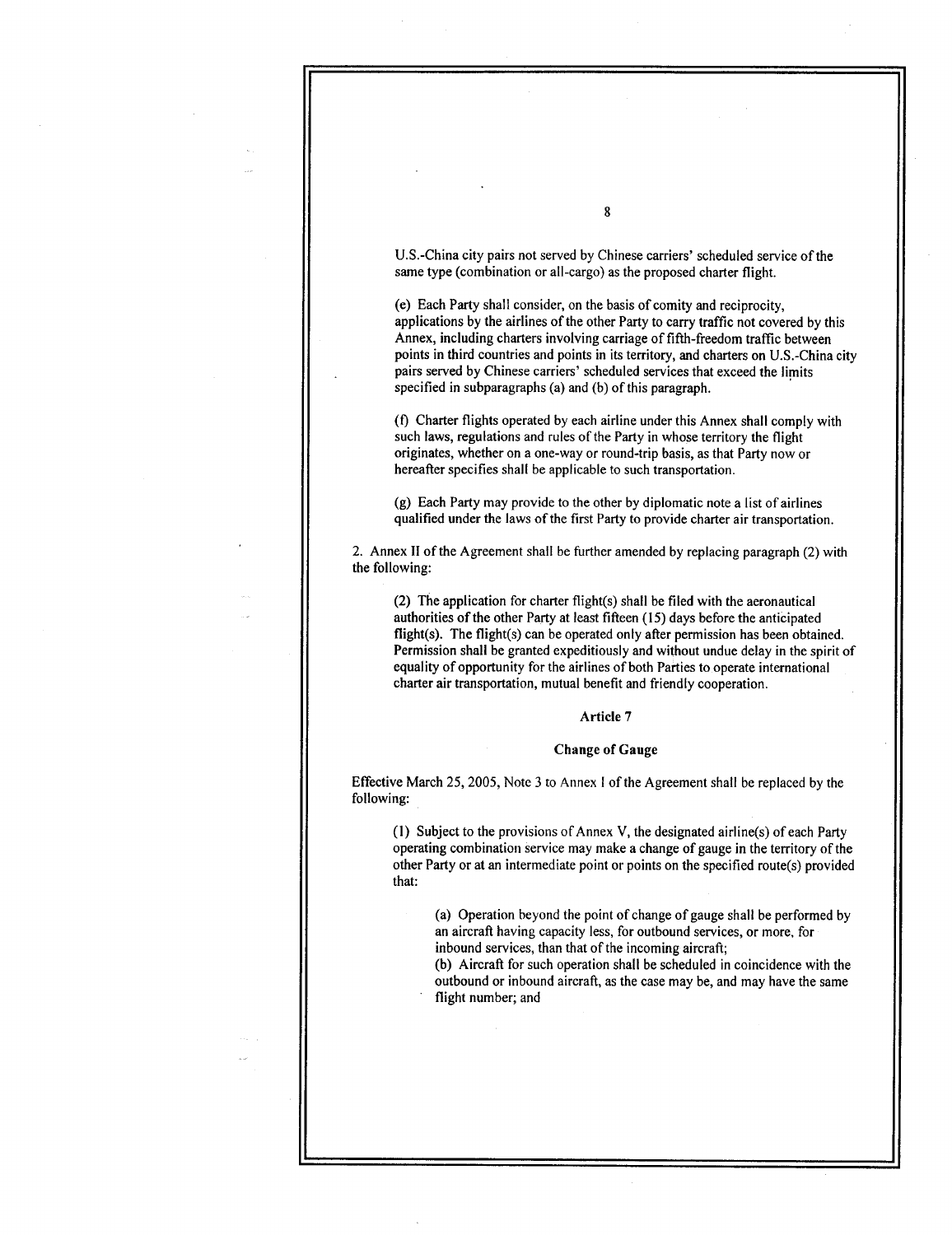(c) If a flight is delayed by operational or mechanical problems, the onward flight may operate without regard to the conditions in subparagraph (b) of this paragraph.

(2) With respect to change of gauge at an intermediate point on the specified routes, designated airlines of each Party operating all-cargo service may make one such change of gauge per operation in accordance with the following:

- (a) From January 1, 2006, no more than two flights with aircraft of any size or type may operate beyond the point of change of gauge to a point or points in the territory of the other Party for each incoming aircraft;
- (b) In the outbound direction, the transportation beyond the point of change of gauge is a continuation of the transportation from the territory of the Party that has designated the airline and, in the inbound direction, the transportation to the territory of the Party that has designated the airline is a continuation of the transportation from beyond the point of change of gauge. In particular, aircraft of such operations shall be scheduled in coincidence with the outbound or inbound aircraft, as the case may be, and may have the same flight number;
- (c) If a flight is delayed by operational or mechanical problems, the onward flight may operate without regard to the conditions in subparagraph (b) of this paragraph;
- (d) In normal circumstances, operation beyond the point of change of gauge shall be performed, for outbound services, by aircraft of equal or smaller size than the incoming aircraft, and for inbound services, by aircraft of equal or larger size than the incoming aircraft. However, where larger aircraft are used beyond such point of change of gauge for outbound services, or where smaller aircraft are used beyond such point of change of gauge for inbound services, filing of such change shall be made with no approval required; and
- (e) Each flight beyond the point of change of gauge operating to a point in the territory of the other Party shall be counted against the frequency limitations as provided in Annex V and Article 11 bis, paragraph  $2(f)$ .

(3) Subject to the provisions of Annex V and Article 11 bis, paragraph 2(f) and in addition to the change of gauge at an intermediate point permitted in paragraph (2) above, with respect to change of gauge within the territory of the other Party, designated airlines of each Party operating all-cargo service may make one such change of gauge per operation in accordance with the following:

(a) From March 25, 2005, through March 24, 2007, no more than two flights with aircraft of any size or type may operate beyond a point of change of gauge in the territory of the other Party for each incoming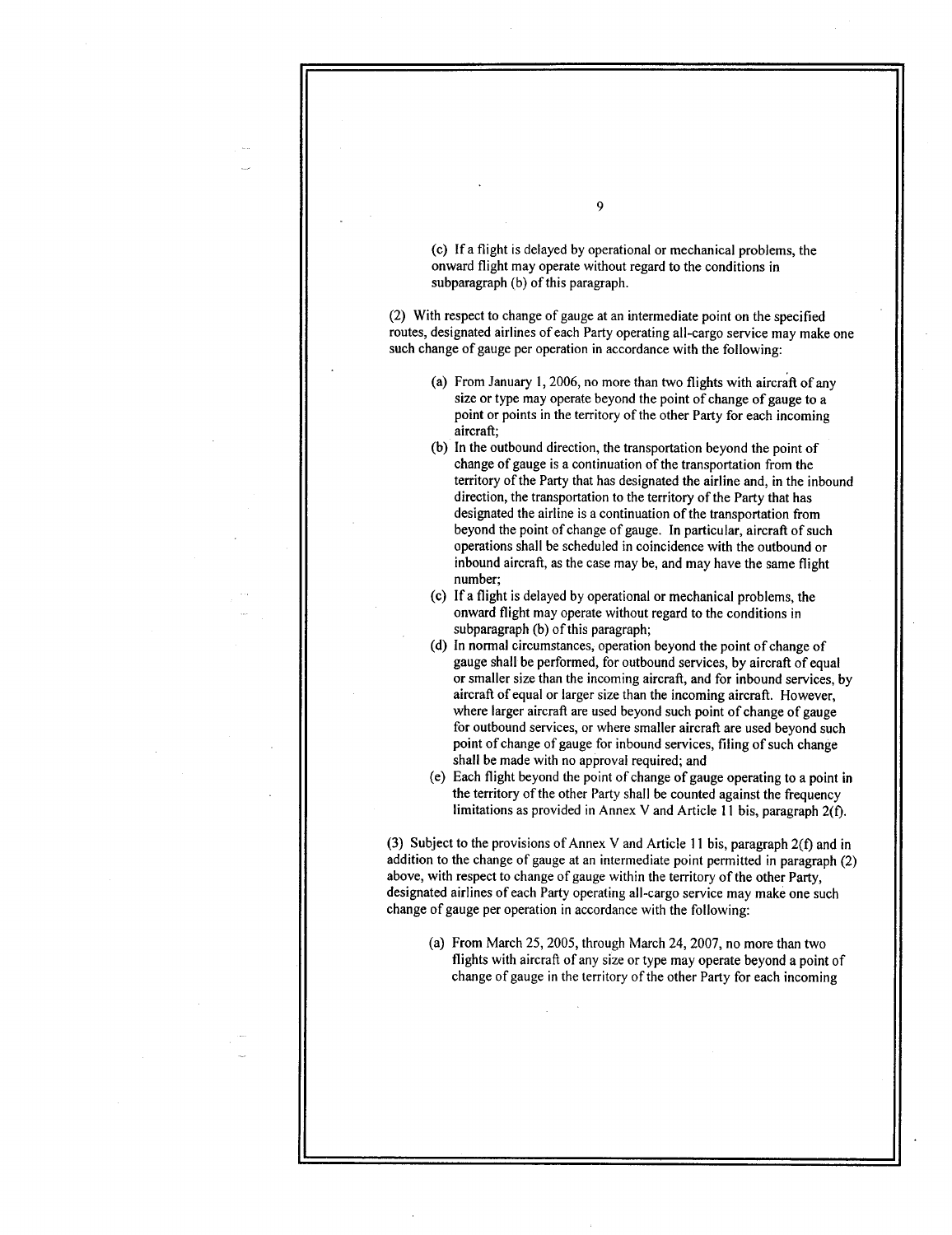aircraft, and only one flight of those two may operate to another point in that Party's territory from the point of change of gauge;

10

- (b) From March 25, 2007, through March 24, 2009, no more than two flights with aircraft of any size or type may operate beyond a point of change of gauge in the territory of the other Party for each incoming aircraft, and both flights may operate to another point or points in that Party's territory from the point of change of gauge;
- (c) From March 25, 2009, through March 24, 2011, no more than three flights with aircraft of any size or type may operate beyond a point of change of gauge in the territory of the other Party for each incoming aircraft, and only two flights of those three may operate to another point or points in that Party's territory from the point of change of gauge;
- (d) From March 25, 2011, no more than three flights with aircraft of any size or type may operate beyond a point of change of gauge in the territory of the other Party for each incoming aircraft, and all three flights may operate to another point or points in that Party's territory from the point of change of gauge;
- (e) In the outbound direction, the transportation beyond the point of change of gauge is a continuation of the transportation from the territory of the Party that has designated the airline and, in the inbound direction, the transportation to the territory of the Party that has designated the airline is a continuation of the transportation from beyond such point. In particular, aircraft of such operations shall be scheduled in coincidence with the outbound or inbound aircraft, as the case may be, and may have the same flight number .
- (f) If a flight is delayed by operational or mechanical problems, the onward flight may operate without regard to the conditions in subparagraph (e) of this paragraph.
- (g) In normal circumstances, operation beyond the point of change of gauge in the territory of the other Party shall be performed, for outbound services, by aircraft of equal or smaller size than the incoming aircraft, and, for inbound services, by aircraft of equal or larger size than the incoming aircraft. However, where larger aircraft are used beyond such point of change of gauge for outbound services, or where smaller aircraft are used beyond the point of change of gauge for inbound services, filing of such change shall be made with no approval required.

Article 8

Pricing

1. Annex IV of the Agreement shall be deleted in its entirety.

2. Article 13 of the Agreement shall be replaced by the following: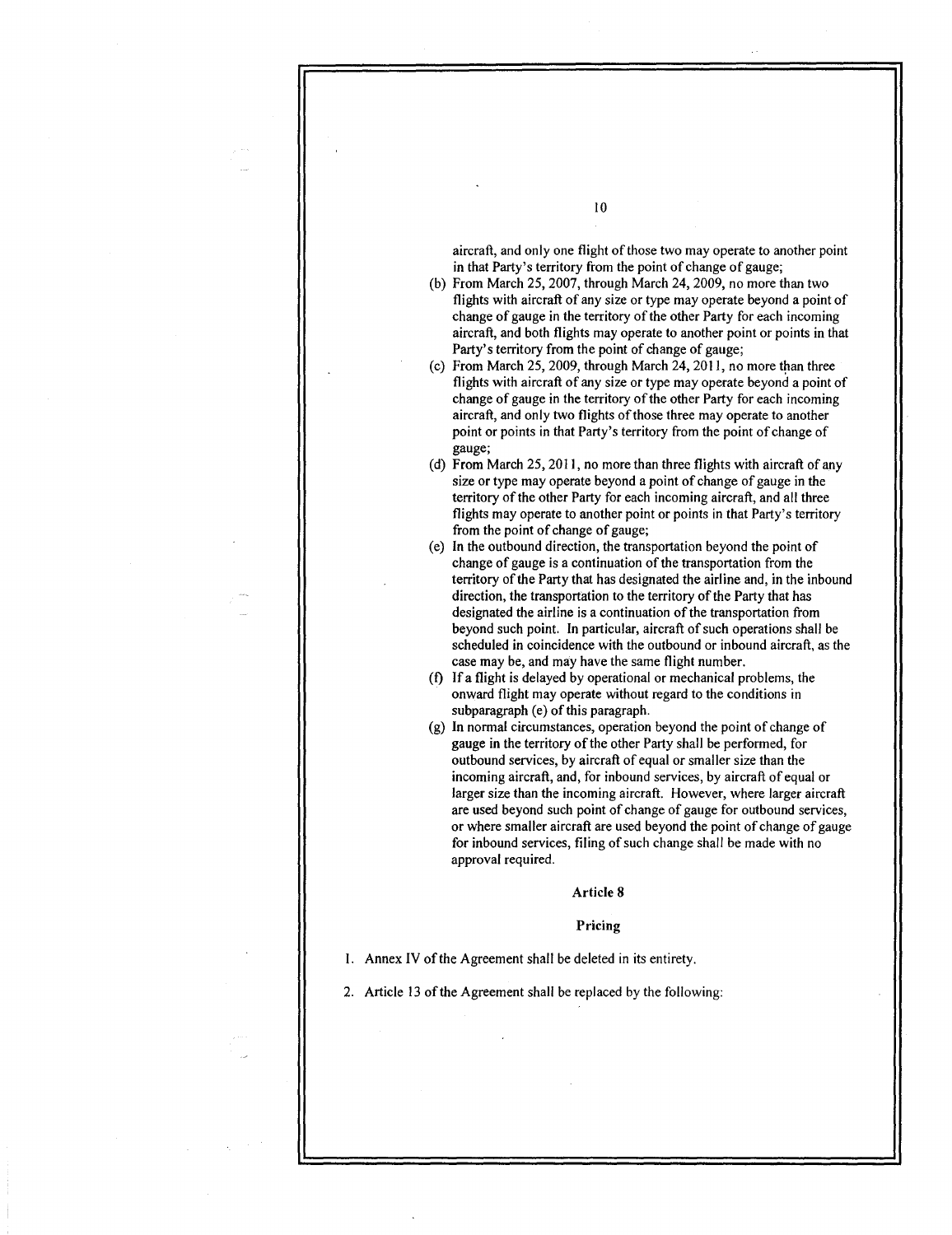A. From August 1, 2004 through March 24, 2008, the following provisions shall apply:

(1) Prices may be established for scheduled air services at reasonable levels by each airline based upon commercial considerations in the marketplace . A Party shall have the right to approve or disapprove prices for one-way or round-trip carriage on the specified routes which commence in its own territory . Neither Party shall take unilateral action to prevent the inauguration of proposed prices or the continuation of effective prices for one-way or round-trip carriage on the specified routes commencing outside its territory.

(2) Each Party may require filing with its aeronautical authorities of prices charged or proposed to be charged to or from its territory by airlines of the other Party. Filing by the airlines of both Parties may be required no more than 30 days before the proposed date of effectiveness. In individual cases, a Party may permit a filing on shorter notice than normally required. If a Party permits an airline to file a price on short notice, the price shall become effective on the proposed date for traffic originating in the territory of that Party.

(3) Notwithstanding the provisions of this paragraph A, each Party shall permit any airline of the other Party to file, and institute promptly, a price identical to that offered by any other airline of both Parties in accordance with the provisions of this Article for transportation between the same points and subject to comparable terms and conditions .

B. Effective March 25, 2008, the following provisions shall apply:

(1) Each Party shall allow prices for scheduled air services to be established by each airline based upon commercial considerations in the marketplace. Intervention by the Parties shall be limited to:

(a) prevention of unreasonably discriminatory prices or practices :

(b) protection of consumers from prices that are unreasonably high or restrictive due to the abuse of a dominant position; and

(c) protection of airlines from prices that are artificially low due to direct or indirect governmental subsidy or support.

(2) Prices for scheduled international air services between the territories of the Parties shall not be required to be filed. Notwithstanding the foregoing, the airlines of the Parties shall continue to provide immediate access, on request, to information on historical, existing, and proposed prices to the aeronautical authorities of the Parties in a manner and format acceptable to those aeronautical authorities .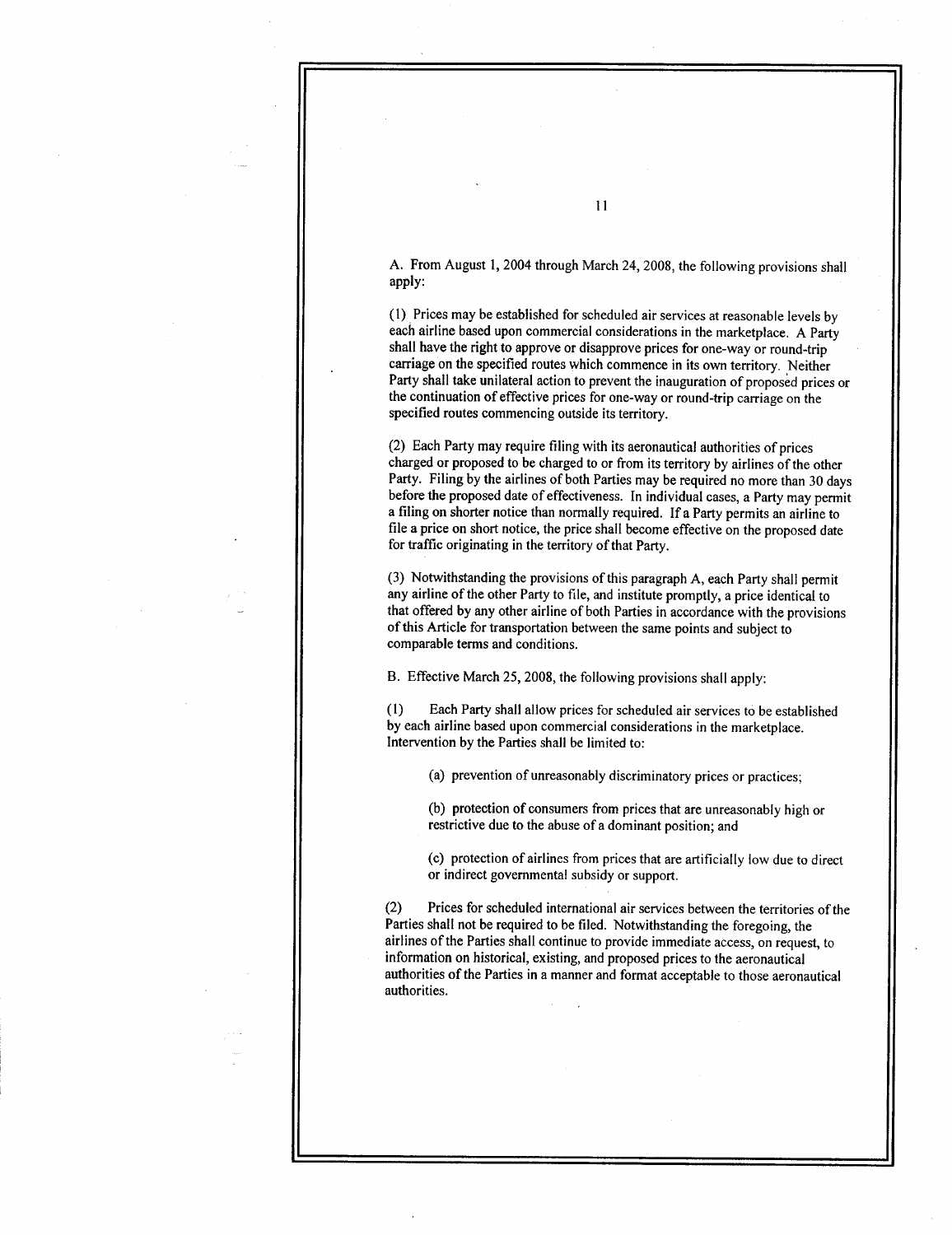(3) Neither Party shall take unilateral action to prevent the inauguration or continuation of a price proposed to be charged or charged by (i) an airline of either Party for scheduled international air services between the territories of the Parties, or (ii) an airline of one Party for scheduled international air services between the territory of the other Party and any other country, including in both cases transportation on an interline or intraline basis . If either Party believes that any such price is inconsistent with the considerations set forth in paragraph I of this Article, it shall request consultations and notify the other Party of the reasons for its dissatisfaction as soon as possible . These consultations shall be held not later than 30 days after receipt of the request, and the Parties shall cooperate in securing information necessary for reasoned resolution of the issue . If the Parties reach agreement with respect to a price for which a notice of dissatisfaction has been given, each Party shall use its best efforts to put that agreement into effect. Without such mutual agreement, the price shall go into effect or continue in effect.

# Article 9

### Cargo Hubs

The Agreement shall be amended by adding a new Article I Ibis to read :

#### Article 11bis

#### Cargo Hub

(1) A cargo hub is defined as a point in the territory of the other Party: 1) that a designated airline serves with at least 72 all-cargo aircraft movements per week, with aircraft movement defined as a landing or take off at that hub point; and 2) where such designated airline employs personnel at that hub point to facilitate the movement of cargo; and 3) where such designated airline utilizes airport facilities at that hub point for the movement of cargo; and 4) where such designated airline utilizes a bonded facility under the supervision of customs authorities for the movement of transit traffic at that hub point.

(2) Notwithstanding any other provisions of this Agreement, and effective as of January 1, 2007, once a designated airline has met the definitional requirements in paragraph I of this Article, it shall immediately be entitled to exercise the following operational rights at that hub in addition to those granted by this Agreement for all-cargo services:

(a) Each Party shall allow the airline to determine the frequency and capacity of the international air services it offers at the hub based upon commercial considerations in the marketplace . Consistent with this right, neither Party shall unilaterally limit the volume of traffic, frequency or regularity of service, or the aircraft type or types operated by the airline at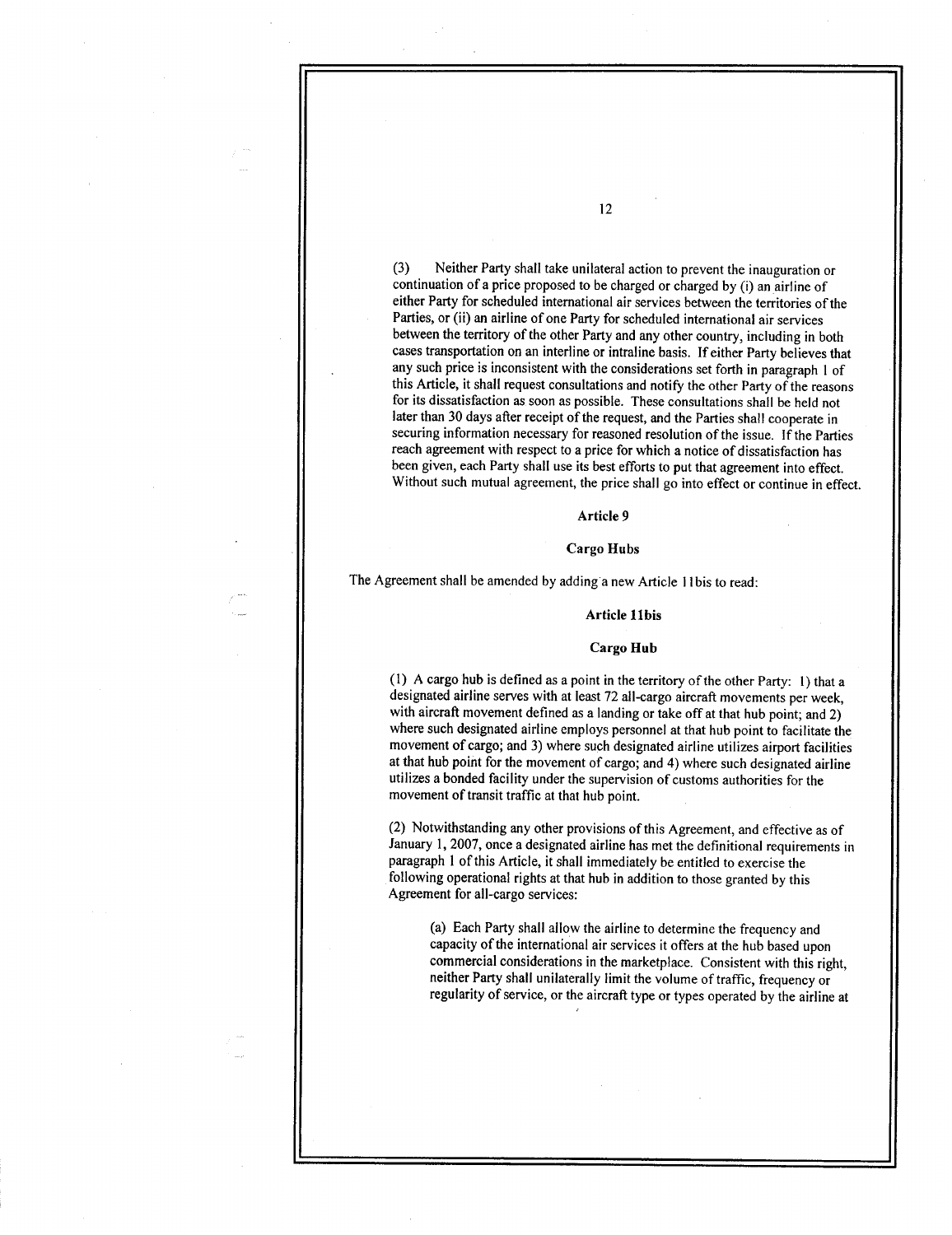the hub, except as may be required for customs, technical, operational, or environmental reasons under uniform conditions consistent with Article 15 of the Convention.

(b) The airline may perform international air services without any limitation as to change, at the hub, in size, type or number of aircraft operated, provided that only four flights may operate to another point in that Party's territory from the point of change of gauge for each incoming aircraft.

(c) The airline shall have the right to perform scheduled international allcargo services between the hub point in the other Party's territory and any point or points in third countries, without serving the territory of the designating Party.

(d) The airline shall have the rights set out in Article 11, paragraph (1)(b) of this Agreement.

(e) The airline may enter into cooperative marketing arrangements such as blocked-space, code-sharing or wet-leasing arrangements, with

i) an airline or airlines of either Party;

ii) an airline or airlines of a third country;

provided that all participants in such arrangements (a) hold the appropriate authority and (b) meet the requirements normally applied to such arrangements. However, notwithstanding the requirement that all airlines in code share arrangements hold underlying route rights, U .S . and Chinese airlines may offer code share services authorized in this subparagraph without holding such rights. Approvals will not be granted for arrangements involving the carriage of cabotage traffic, pooling, or revenue-sharing arrangements. Arrangements under this subparagraph (e) shall not count against the limitations on code share arrangements contained in Article 11, paragraph 5, subparagraph  $1(a)$ ,  $(b)$  or (c) of this Agreement.

(f) When the airline cotemiinalizes flights between its cargo hub point and a nonhub point in the territory of the other Party, such flights shall not be counted against the limitations on the number of frequencies applicable to the non-hub point under this Agreement, except as follows:

- i. From January 1, 2007, through December 31, 2008, such flights serving non-hub points in Zone 1 or Zone 2 shall be counted against the limitations on the number of frequencies applicable to the non-hub point under this Agreement; and
- ii. From January 1, 2009, through December 31, 2010, such flights serving non-hub points in Zone I shall be counted against the limitations on the number of frequencies applicable to the non-hub point under this Agreement

(g) Frequencies used by the airline for serving the hub point before it met the definitional requirements in paragraph I of this Article, at the option of the designating Party, may be used by that airline for services at non-hub points or reallocated to another airline of that Party.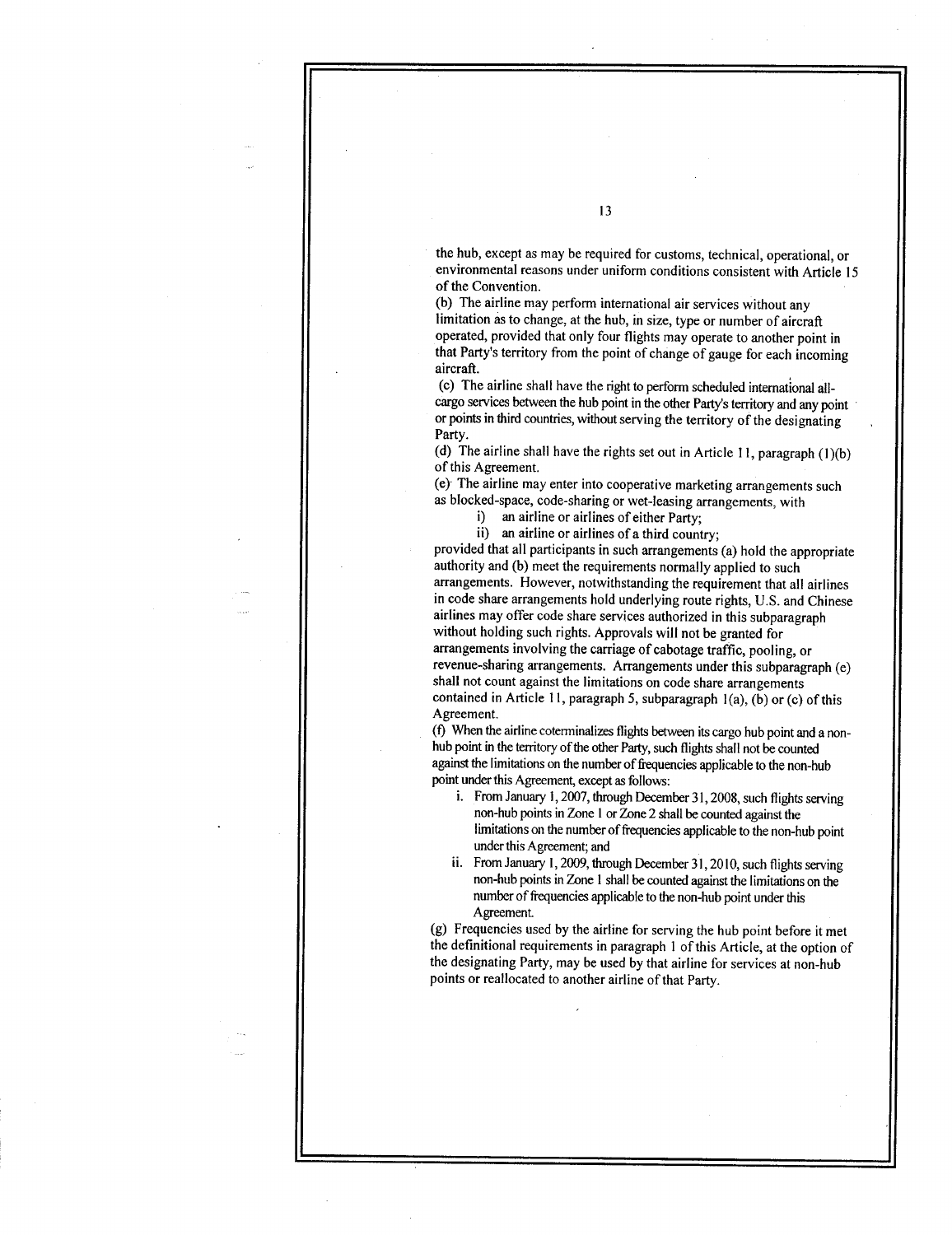(3) A designated airline that meets the requirements in paragraph I of this Article for a continuous six-month period, shall retain the rights set out in paragraph 2 of this Article even if it temporarily fails to operate a weekly average of 72 aircraft movements at its hub.

(4) In the event that the designated airline referenced in paragraph 3 of this Article fails to meet the criteria in paragraph I of this Article for a period of nine months, the Parties shall consult, as provided for in Article 16 of this Agreement, to review the circumstances that led to the reduced level of operations and the likelihood that the required level will be restored.

### Article 10

### Intermodal Rights

Article 11 of the Agreement shall be amended by adding a new paragraph (6) to read :

(6) Notwithstanding any other provision of this Agreement, effective January 1, 2007, airlines and indirect providers of cargo transportation of both Parties shall be permitted, without restriction, to employ in connection with international air services any surface transportation for cargo to or from any points in the territories of the Parties or in third countries, including transport to and from all airports with customs facilities, and including, where applicable, the right to transport cargo in bond under applicable laws and regulations . Such cargo, whether moving by surface or by air, shall have access to airport customs processing and facilities. Airlines may elect to perform their own surface transportation or to provide it through arrangements with other surface carriers, including surface transportation operated by other airlines and indirect providers of cargo air services . Such intermodal cargo services may be offered at a single, through price for the air and surface transportation combined, provided that shippers are not misled as to the facts concerning such transportation .

# Article 11

#### Self-Handling

Article 11, paragraph (1) of the Agreement shall be replaced by the following:

(1)(a) From August 1, 2004 through December 31, 2007, matters relating to ground handling pertaining to the operation of the agreed services may be agreed upon between the airlines of both Parties, subject to the approval of the aeronautical authorities of both Parties .

(b) Effective January 1, 2008, each designated airline shall have the right to perform its own ground handling in the territory of the other Party ("selfhandling") or, at its option, select among competing agents for such services in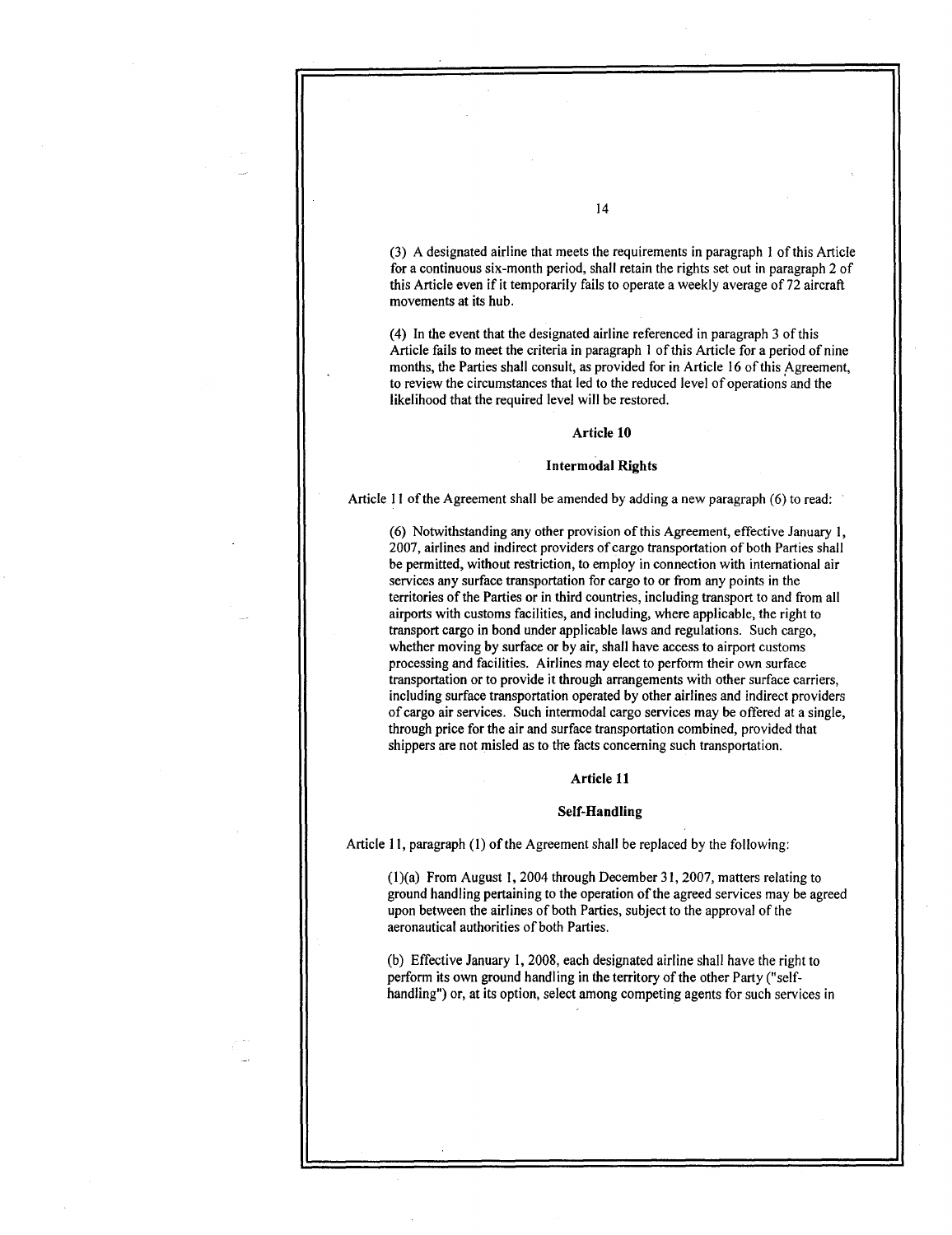whole or in part. The rights shall be subject only to physical constraints resulting from considerations of airport safety. Where such considerations preclude selfhandling, ground services shall be available on an equal basis to all airlines; charges shall be based on the costs of services provided ; and such services shall be comparable to the kind and quality of services as if self-handling were possible .

### Article 12

### Doing Business Issues

<sup>1</sup> . Article 9 of the Agreement shall be amended by replacing paragraph (1) with the following:

(1)(a) For the operation of the agreed services on the specified routes, the designated airlines of each Party shall have the right to set up representative offices within the territory of the other Party . The staff of the representative offices referred to in this subparagraph shall be subject to the laws and regulations in force in the country where such offices are located.

(b) The non-designated airlines of each Party shall have the right to set up sales offices within the territory of the other Party . The staff of the sales offices referred to in this subparagraph shall be subject to the laws and regulations in force in the country where such offices are located.

2 . Article 9 of the Agreement shall be further amended by adding the following sentence to the end of paragraph  $(2)$ :

In addition, each Party shall to the maximum extent practicable ensure the safety of the sales offices and their staff members of the non-designated airlines of the other Party.

3 . Article 9 of the Agreement shall be further amended by replacing paragraph (4) with the following:

(4) Each designated and non-designated airline of each Party shall have the right to convert and remit to its country at any time on demand local revenues in excess of sums locally disbursed. Conversion and remittance shall be effected without restrictions at the prevailing rate of exchange in effect for current transactions and remittance and shall be exempt from taxation on the basis of reciprocity . Wherever the payments system between the Parties is governed by a special agreement, that special agreement shall apply.

4 . Article 9 of the Agreement shall be further amended by adding a new paragraph (5) to read: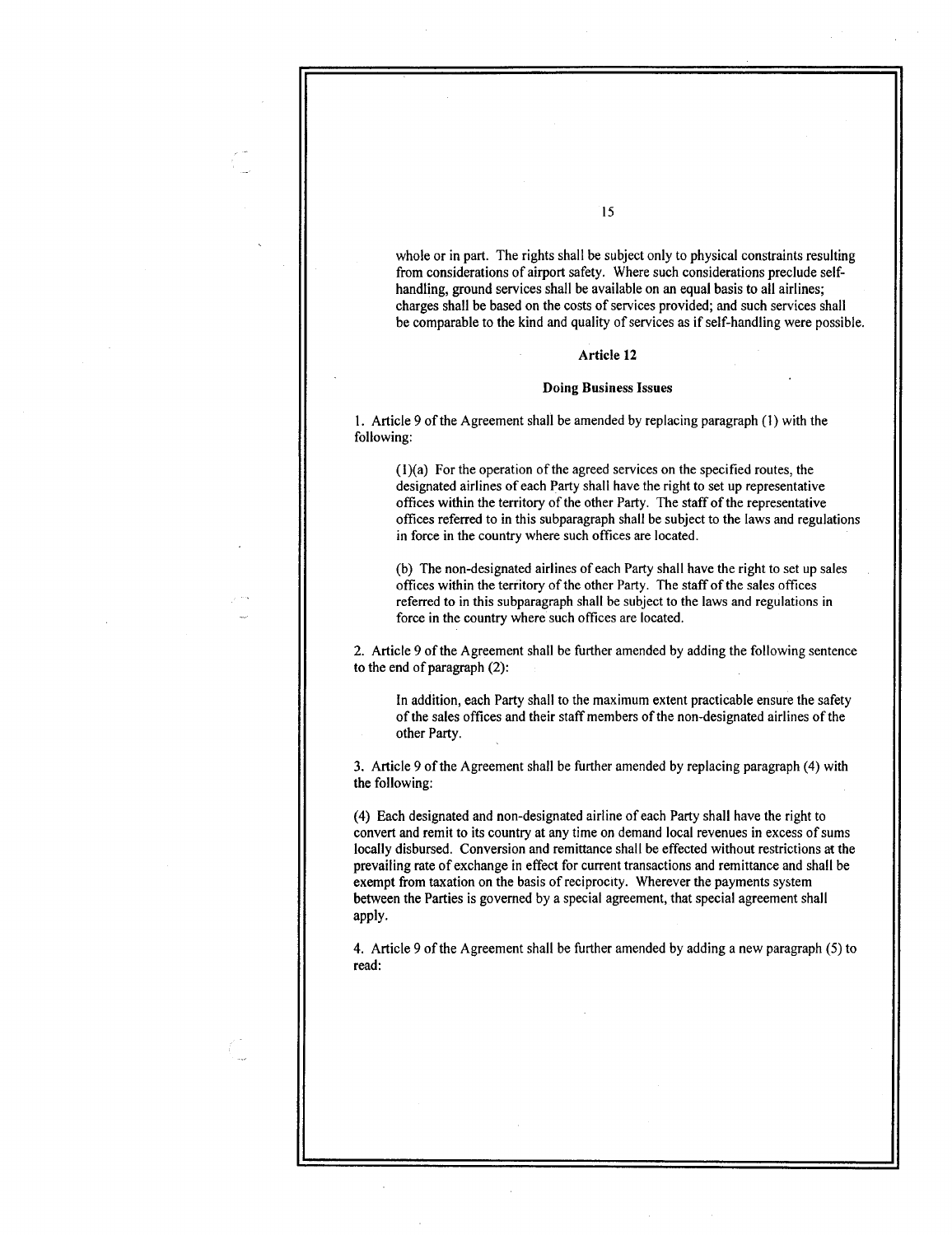(5) Each Party shall permit the designated and non-designated airlines of the other Party to participate in the IATA Bank Settlement Plan in the first Party's territory.

5 . Article 10 of the Agreement shall be amended by adding a new paragraph 3 to read :

(3) Notwithstanding the provisions of paragraph 2 of this Article, the designated and non-designated airlines of each Party shall be entitled, in accordance with the laws and regulations of the other Party relating to entry, residence, and employment, to bring in and maintain in the territory of the other Party any managerial, sales, technical, operational, and other specialist staff required for the provision of air services, including third country nationals .

6 . Article 11 of the Agreement shall be amended by replacing paragraph (3) with the following:

Notwithstanding paragraph (2) of this Article, the designated and non-designated airlines of each Party, in their representative offices or sales offices in the territory of the other Party, may sell air transportation on the agreed services and/or on all of their other services, directly or through the agent of their own appointment. Any person shall be free to purchase such transportation in the currency of that territory or, in accordance with applicable law, in foreign exchange certificates or freely convertible currencies. In addition, the representative offices may be used for management, informational and operational activities of the designated airlines, and the sales offices may be used for informational activities of the nondesignated airlines.

7 . The understandings contained in numbered paragraphs 1, 2 and 6 of the exchange of letters of September 8, 1980 relating to the conduct of business in the territory of the other Party shall be expanded so as to apply to non-designated airlines as well as designated airlines.

# Article 13

### **Definitions**

Article 1 of the Agreement shall be amended by adding new paragraphs (i) and (j) to read:

(i) "Outbound flight or service" means a flight or service that has its origin in the territory of the Party designating the airline and is operating to a point or points in the territory of the other Party or a third country .

0) "Inbound flight or service" means a flight or service that originates in the territory of the other Party or in a third country and has the territory of the Party designating the airline as its ultimate destination.